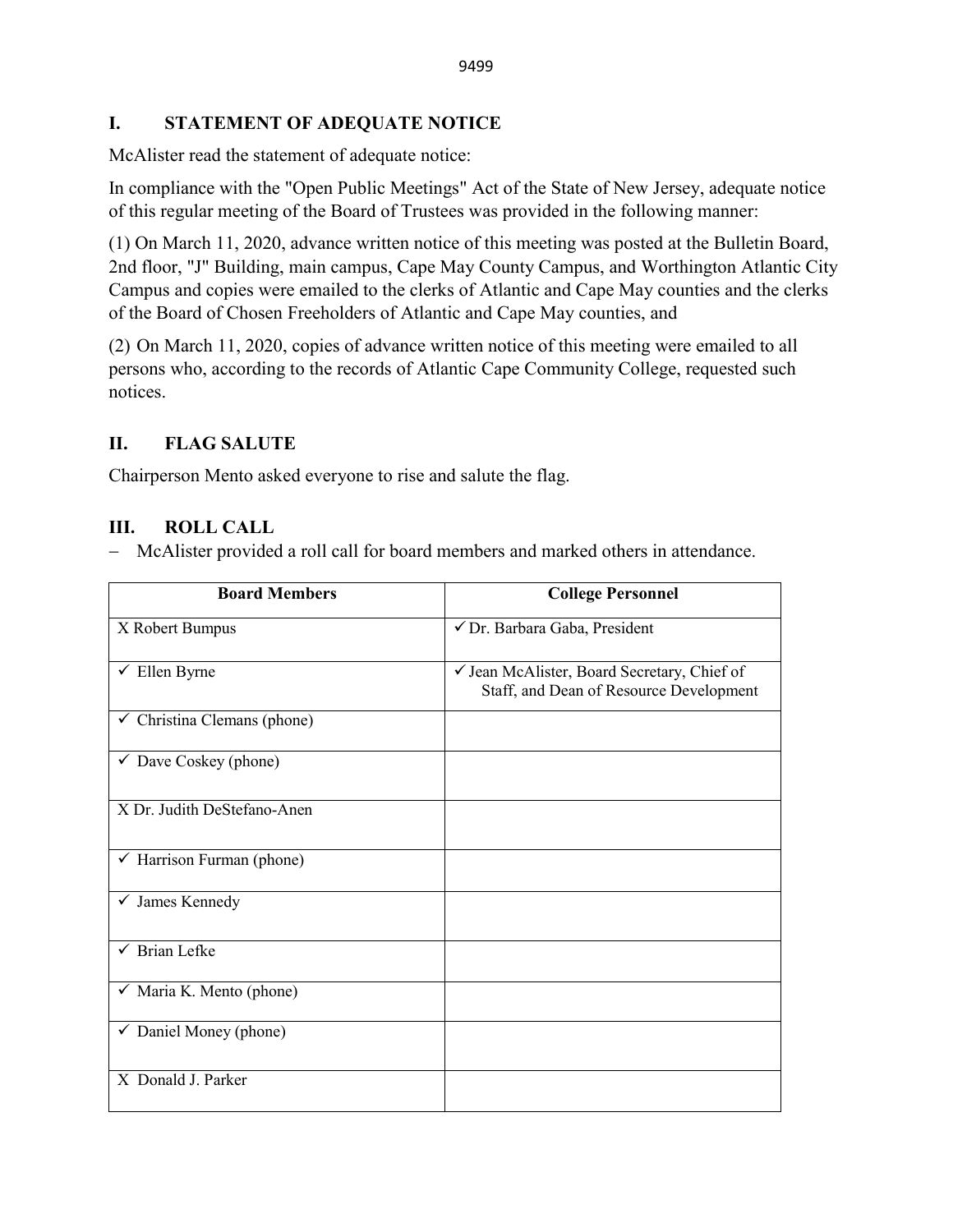| <b>Board Members</b>                         | <b>College Personnel</b> |
|----------------------------------------------|--------------------------|
| $\checkmark$ Ahmet Sahingoz (phone)          |                          |
| $\checkmark$ Maria Ivette Torres (phone)     |                          |
| X Helen Walsh                                |                          |
| <b>Public in Attendance</b>                  |                          |
| ✔ Bonnie Lindaw, Atlantic County Comptroller |                          |

#### **IV. CALL TO ORDER**

− Chairperson Mento called the meeting to order at 5:30pm.

#### **V. COMMENTS FROM THE PUBLIC**

- − Chairperson Mento called for comments from the public on agenda items.
- − None noted.

#### **VI. EXECUTIVE SESSION**

-No Executive Session

#### **VII. REGULAR RESOLUTONS**

#### **Res. #66**

#### **Dr. Barbara Gaba Employment Contract Renewal**

To grant to Dr. Barbara Gaba a renewal employment contract covering the period of July 1, 2020 through June 30, 2023; to grant to Dr. Barbara Gaba a salary increase to \$196,117.44 effective July 1, 2020; and to include in the President's supplemental pension contribution an unmatched pension contribution for 2020- 2021 equal to 7.2% of salary.

- − Trustee Kennedy, President Evaluation Committee Chairperson (PEC), motioned to approve Res. #66, Trustee Lefke seconded.
- − Due to lack of an in-person quorum, the Board approved Resolution #66 and will ratify at the March 24, 2020 Board meeting.
- − Each Trustee present thanked Dr. Gaba for her service.
- − Chairperson Mento congratulated Dr. Gaba and noted that the decision was unanimous and that the Board is happy that Atlantic Cape will be under Dr. Gaba's leadership for three more years.
- − Trustee Byrne noted that Dr. Gaba has a firm and steady hand and deep knowledge of the College, and she is proud she is staying on as the President.